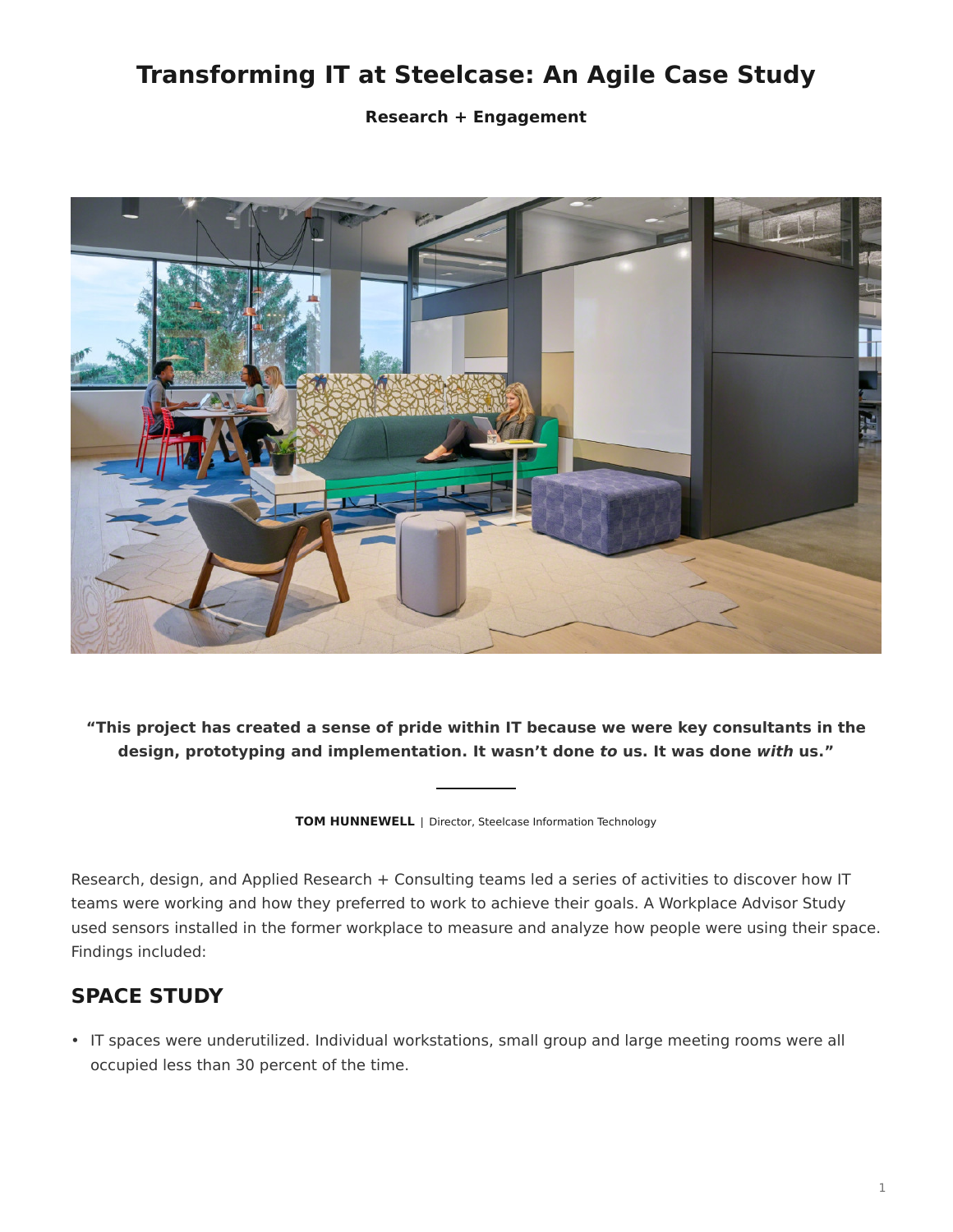- Most collaboration was happening in small or mid-sized groups. People reported collaborating half of the time.
- Video display and acoustical privacy were in high demand.
- While only 30 percent of IT team members were designated as mobile workers, an additional 45-50 percent of people demonstrated moderate levels of mobility.
- About 20-25 percent of IT exhibited low mobility, including people who were away from their desks for less than 30 minutes at a time.



## **CULTURE SURVEY**

The Steelcase Applied Research + Consulting Team (ARC) typically works with customers to help them understand how their culture, processes and tools impact their workspace (and vice versa) to support their company's goals. In this case, ARC worked as internal consultants surveying hundreds of IT employees about their culture. Some findings included:

- People said small teams worked very well, but larger teams were not as effective.
- Conflicting priorities and bottlenecks slowed progress and kept teams from working well together.
- There was an opportunity to increase trust among team members.
- People desired greater connections within the larger IT community.
- It was challenging to adjust to the ebb and flow of work that needed to get done.
- More mentorship was needed regardless of age. People wanted more opportunities to grow their skills and learn from others inside and outside of their discipline.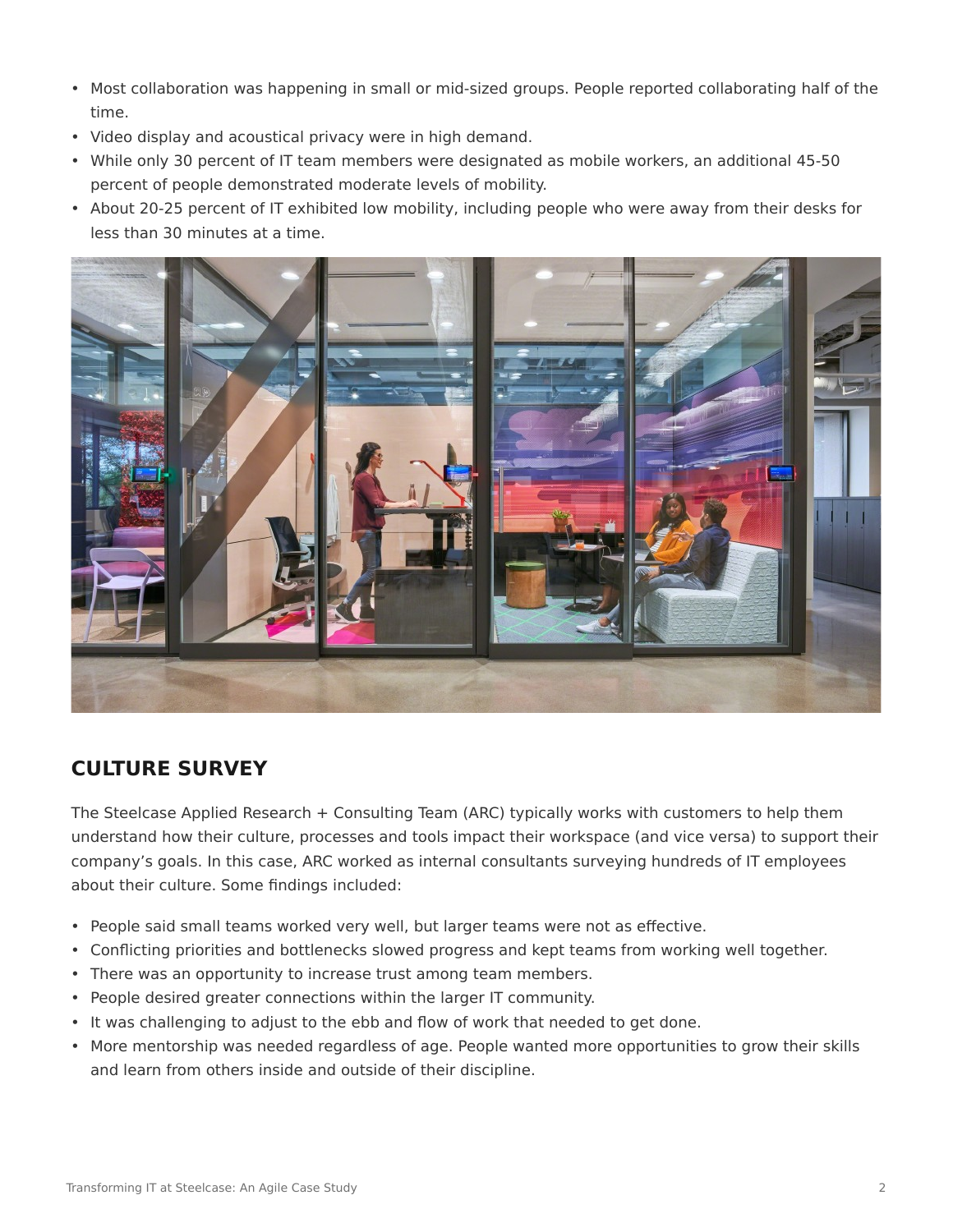• A siloed work process kept IT from operating as a unified team.



**"Having people engaged in influencing their workplace gives them a sense of authorship and ownership, and makes a big difference in accepting a new paradigm."**

**TOM HUNNEWELL** | Director, Steelcase Information Technology

These findings were combined with "day in the life" interviews where researchers asked different IT team members to walk them through their typical work day. The collection and synthesis of all of this information helped the project team delve into people's challenges and expose what was working well and what was causing headaches.

Employee workshops were conducted to help people create a framework for their future work experience. For example, IT employees wanted to encourage learning across the department instead of keeping knowledge in silos.

## **AGILE USER PROTOTYPES**

A prototype experience was designed to inform the future IT space and support the culture change taking place. Groups representing each of the three types of IT teams moved into a basic space and began to experiment. Leaders empowered them to [hack their space](https://www.steelcase.com/eu-en/research/articles/topics/agile/agile-hack-space/) - grab couches, move desks, commandeer monitors — finding whatever they needed to do their best work.